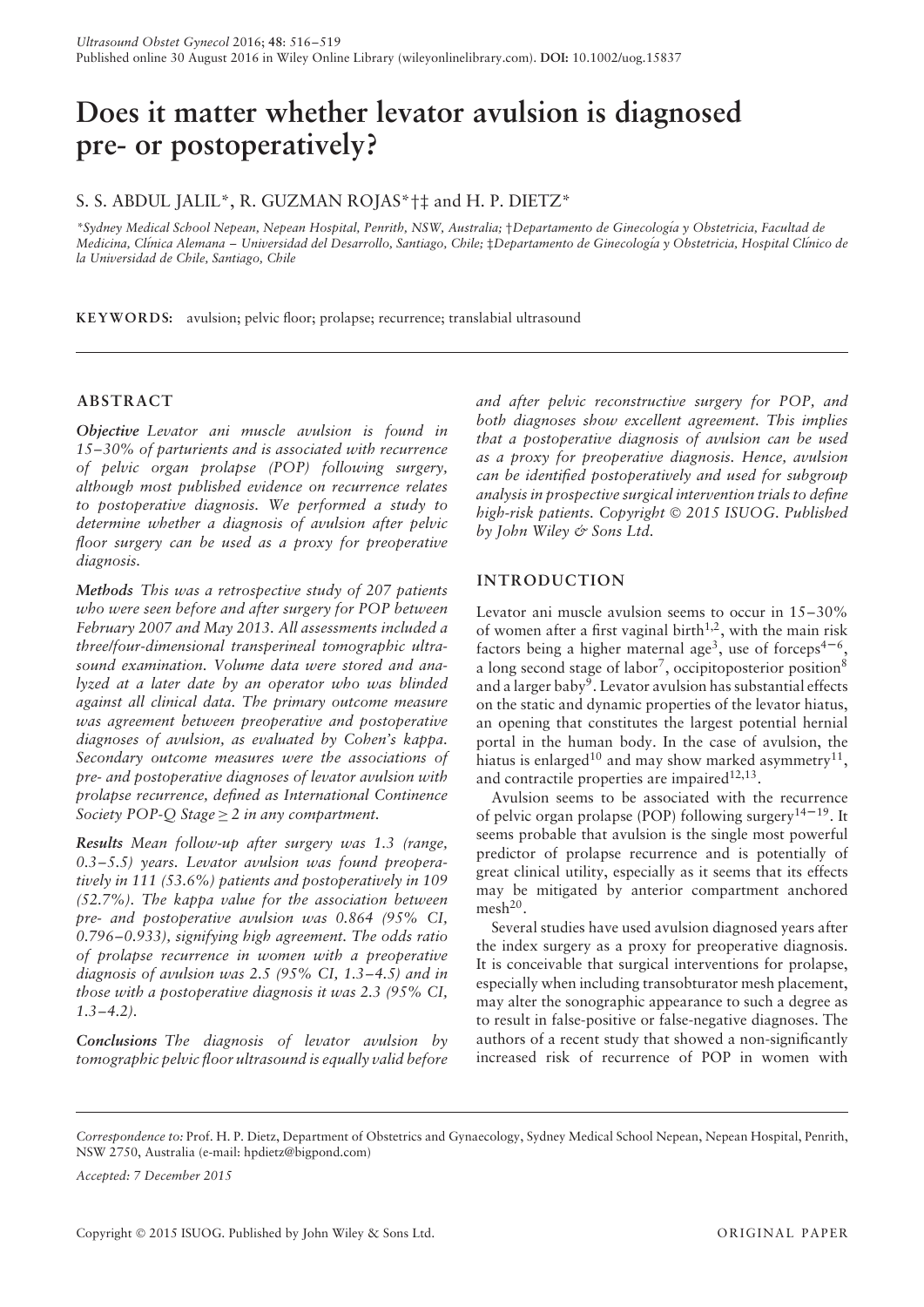

**Figure 1** Normal pelvic floor (a) and unilateral right-sided levator avulsion ( $\star$ ) (b) identified on tomographic translabial three/fourdimensional ultrasound. Measurements of distances in (b) represent the levator–urethra gap<sup>23</sup>.

avulsion suggested that a postoperative diagnosis of avulsion may be invalid. Hence, it seems timely to compare pre- and postoperative diagnoses of avulsion for their relative predictive ability. For this purpose we performed a study utilizing saved volume datasets of women seen before and after prolapse surgery at a single tertiary unit, in order to determine whether diagnosis of avulsion after pelvic floor surgery is equally as valid as is a preoperative diagnosis.

### **PATIENTS AND METHODS**

This was a retrospective study involving patients seen at a tertiary urogynecological unit between February 2007 and May 2013 who had undergone prolapse surgery and had been seen for follow-up at least once  $\geq 3$ months after their operation. The women had presented originally with symptoms of prolapse and a variety of other symptoms of pelvic floor dysfunction. All women underwent a standardized, non-validated in-house interview administered by a senior clinician, clinical prolapse assessment (International Continence Society pelvic organ prolapse quantification system (ICS POP-Q)) and a three/four-dimensional (3D/4D) transperineal ultrasound examination (GE Voluson 730 Expert and Voluson I systems with RAB 8–4-MHz transducers, GE Medical Systems, Zipf, Austria), as described previously<sup>21</sup>. After failed attempts at conservative management the women underwent prolapse surgery. Patients were seen at 3, 6, 12 and 24 months after the surgery as part of a surgical audit which included a 3D/4D ultrasound examination. At least 3 months after the clinical audit appointments, one author (S.S.A.J.) performed offline analysis of the stored volume datasets, using proprietary software (4DView 10.0, GE Medical Systems), for the diagnosis of levator avulsion. Avulsion was diagnosed using tomographic ultrasound as described previously (Figure  $1)^{22}$ , incorporating measurement of the levator–urethra gap in doubtful cases<sup>23</sup>. For this postprocessing analysis, we used volumes obtained on maximum pelvic floor muscle contraction or volumes obtained at rest in those unable to perform the contraction24. A test–retest series of 20 ultrasound volume datasets was undertaken by S.S.A.J. prior to commencement of the study, with a kappa of 0.69 (95% CI, 0.58–0.81) for single-slice assessment and a kappa of  $0.91$  ( $95\%$  CI,  $0.73-1.09$ ) for the diagnosis of avulsion after 3 days of training. The operator was blinded to the order of the assessments and, for the second assessment, to the diagnosis obtained from the first assessment.

The primary outcome measure was agreement between preoperative and postoperative diagnoses of avulsion, as defined by Cohen's kappa. Secondary outcome measures were the associations of pre- and postoperative diagnoses of avulsion with prolapse recurrence, as defined by odds ratios (ORs). The study was approved by the Nepean Blue Mountains Local Health District Human Research Ethics Committee (NBMLHD HREC reference no. 09–03). Statistical analysis was carried out using SPSS v12 (SPSS Inc., Chicago, IL, USA) and Minitab v 10 (Minitab Inc., State College, PA, USA). *P <* 0.05 was considered to be statistically significant.

### **RESULTS**

Two hundred and forty patients who had been assessed between February 2007 and May 2013 met the inclusion criteria of the study. For postoperative appointments, the minimum time between surgery and follow-up was 3 months. In 32 cases, ultrasound volumes were missing, and one patient was lost to follow-up, so the final analysis was performed on the remaining 207 patients. Table 1 provides the demographic characteristics of these 207 women. Operations performed for POP included either one or a combination of the following: vaginal hysterectomy; anterior native tissue repair without mesh; Perigee® anterior mesh; defect-specific posterior repair; sacrospinous fixation; Anterior Elevate® mesh; Uphold® mesh. Table 2 shows data on the prolapse procedures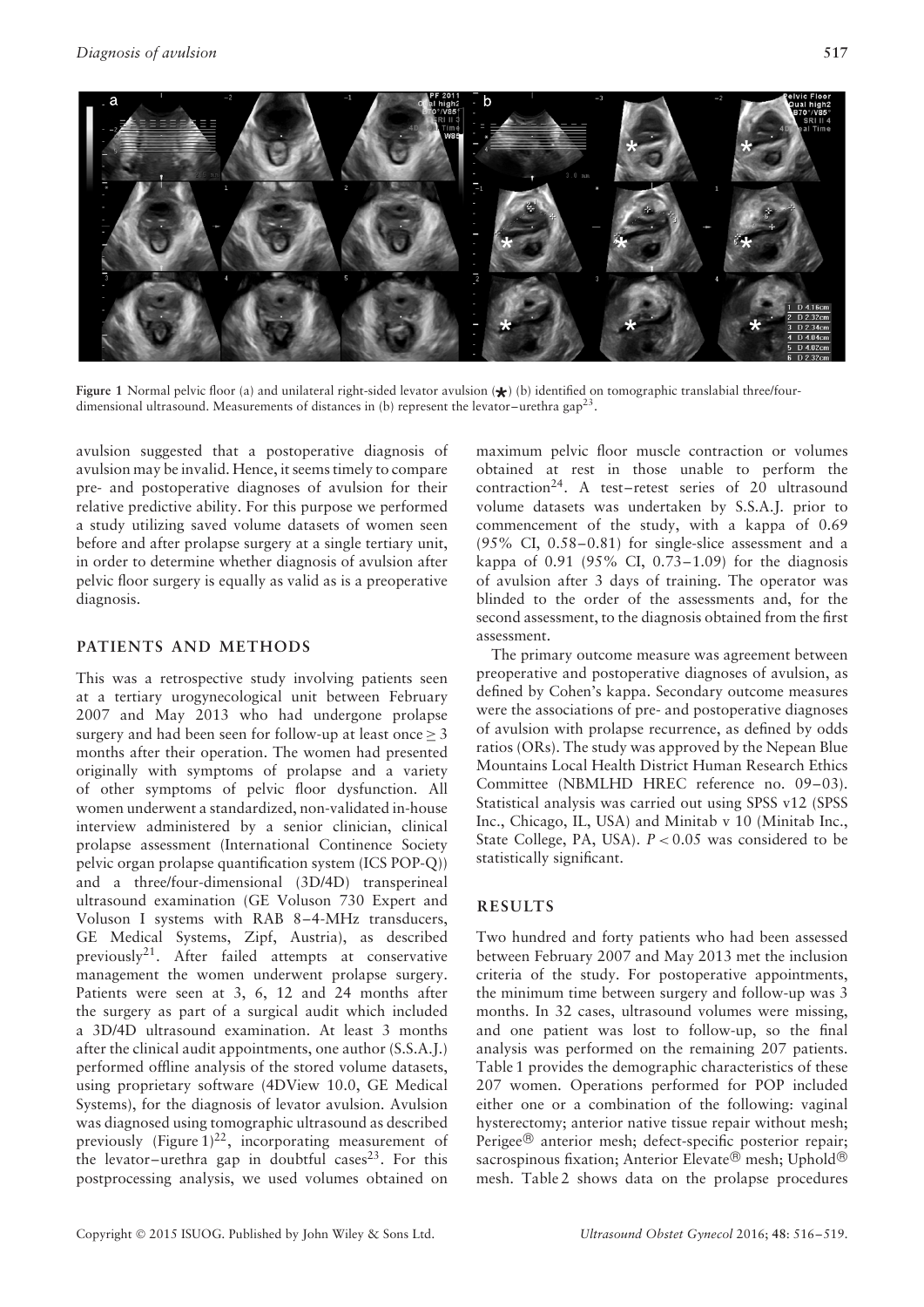**Table 1** Demographic characteristics of 207 women with levator avulsion diagnosed before or after surgery for pelvic organ prolapse

| Characteristic                          | Value          |
|-----------------------------------------|----------------|
| Age (years)                             | $.59 \pm 11.8$ |
| Body mass index $(kg/m2)$               | $29.7 \pm 5.8$ |
| Vaginal parity                          | $3 \pm 1.4$    |
| Vaginally parous                        | 205(99.0)      |
| One or more forceps delivery            | 56(27.1)       |
| Symptoms of prolapse                    | 174(84.1)      |
| Stress urinary incontinence             | 146 (70.5)     |
| Urge urinary incontinence               | 140 (67.6)     |
| ICS POP-O Stage $> 2$                   | 207(100.0)     |
| Stage $\geq$ 2 in anterior compartment  | 155 (74.9)     |
| Stage $\geq$ 2 in central compartment   | 73(35.3)       |
| Stage $\geq$ 2 in posterior compartment | 156 (75.4)     |

Data are given as mean  $\pm$  SD or *n* (%). ICS POP-Q, International Continence Society pelvic organ prolapse quantification system.

**Table 2** Operative procedures for pelvic organ prolapse performed in 207 women with levator avulsion diagnosed before or after surgery

| Procedure                          | n/(%)      |
|------------------------------------|------------|
| Anterior compartment               |            |
| Anterior native tissue repair      | 95 (45.9)  |
| Perigee® anterior mesh             | 52(25.1)   |
| Anterior Elevate <sup>®</sup> mesh | 5(2.4)     |
| Uphold <sup>®</sup> mesh           | 4(1.9)     |
| Central compartment                |            |
| Vaginal hysterectomy               | 56 (27.1)  |
| Hysteropexy                        | 2(1.0)     |
| Sacrospinous fixation              | 94 (45.4)  |
| Posterior compartment              |            |
| Defect specific posterior repair   | 149 (72.0) |
| Levatorplasty                      | 9(4.3)     |

performed in the study cohort. In addition, 107 women had a Monarc® suburethral sling, and seven a tension-free vaginal tape (TVT®). The mean interval between the index surgery and follow-up appointment was 1.3 (range, 0.3–5.5) years. Postoperatively, 82% of patients were satisfied with the outcome of their prolapse surgery and 88% felt that their prolapse symptoms were improved or cured.

On postprocessing analysis of the tomographic ultrasound images obtained before and after surgery, full levator avulsion was diagnosed preoperatively in 111 (53.6%) patients and postoperatively in 109 (52.7%) patients, with the operator blinded to the results of both assessments. Kappa for the association between preoperative and postoperative diagnoses of avulsion was 0.864 (95% CI, 0.796–0.933). The kappa value for single-slice agreement was 0.646. In order to validate both preand postoperative diagnoses, we ascertained the association with prolapse recurrence. The OR for prolapse recurrence in women with avulsion was 2.5 (95% CI, 1.3–4.5) for those with a preoperative diagnosis and 2.3 (95% CI, 1.3–4.2) for those with a postoperative diagnosis.

#### **DISCUSSION**

The use of imaging in the investigation of pelvic floor disorders has increased substantially over the last 20 years. One of the consequences of this development is an increasing interest in the state of the pelvic floor, in particular the puborectalis muscle, which constitutes the largest potential hernial portal in the human body, the 'levator hiatus'. It is becoming generally accepted that childbirth can cause considerable damage to this muscle, presenting as over-distension and as frank muscle tears that affect the attachment of the puborectalis to the inferior pubic ramus, usually referred to as 'avulsion'1. This damage is probably the single most important etiological factor in the pathogenesis of female POP, especially in cases of cystocele and uterine prolapse.

Since 2010, several groups have shown that such trauma is associated with prolapse recurrence after pelvic reconstructive surgery<sup>14–19</sup>. All but one study<sup>25</sup> have shown a significant association between avulsion and recurrence, but definitions of avulsion and recurrence vary, as do the imaging methodologies used. One explanation for the differing results is that some studies used preoperative imaging, and others considered postoperative imaging a valid proxy for preoperative imaging. This concept seems entirely logical from an anatomical point of view, as routine surgical prolapse repair never approaches closer than 2–3 cm to the site of avulsion. However, we felt that it was necessary to compare the predictive value of pre- and postoperative imaging in order to validate the use of postoperative diagnoses. This is important for subgroup analysis of surgical trials and will probably be of particular value for major investigative efforts such as the PROSPECT Trial (PROlapse Surgery: Pragmatic Evaluation and randomised Controlled Trial), a large prospective trial on prolapse surgery outcomes that did not include the preoperative diagnosis of levator avulsion. Our results suggest that diagnosis of avulsion at a later date is feasible and valid.

Our study shows that pelvic floor surgery does not affect the validity of a diagnosis of avulsion using tomographic ultrasound imaging. There is excellent agreement between the pre- and postoperative diagnoses, an agreement that is within the 95% CIs for interobserver repeatability. Both diagnoses appear equally valid, given that their associations with prolapse recurrence after pelvic reconstructive surgery were of virtually equal strength. This implies that previous studies that used postoperative assessment to determine the association between avulsion and prolapse recurrence are as valid as those that used preoperative diagnoses of avulsion.

There are several limitations of this study that should be mentioned. The need for the availability of both pre- and postoperative assessments limited the number of patients we were able to include in this retrospective study; a prospective design would have been better. The dataset includes a large number of different procedures, and technical changes over time cannot be overlooked. In